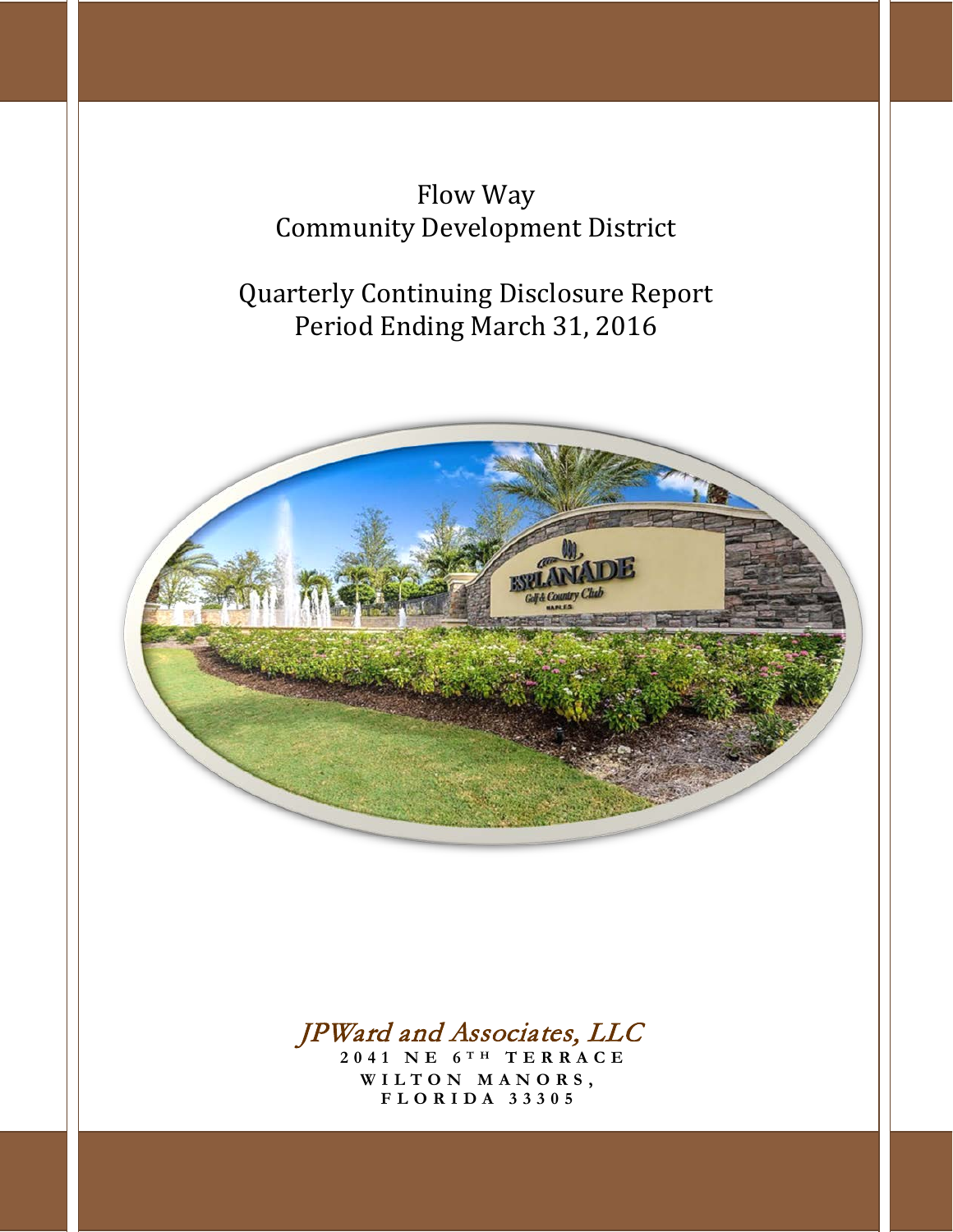The Developer's Information has been provided the Taylor Morrison of Esplanade, LLC. And Stock Development.

The Stock Development information is clearly marked on the report, which properties are owned by Stock. All others are Taylor Morrison of Esplanade, LLC.

The Issuer's Information has been provided by **JPWard & Associates, LLC.** as the District Manager & (Dissemination Agent) of the District.

For additional information on the District, please contact the District Manager as follows:

# **JPWard and Associates, LLC**

2041 Northeast  $6<sup>th</sup>$  Terrace Wilton Manors, Florida 33305

Attention: James P. Ward

Phone: (954) 658-4900 E-Mail: [JimWard@JPWardAssociates.com](mailto:JimWard@JPWardAssociates.com)

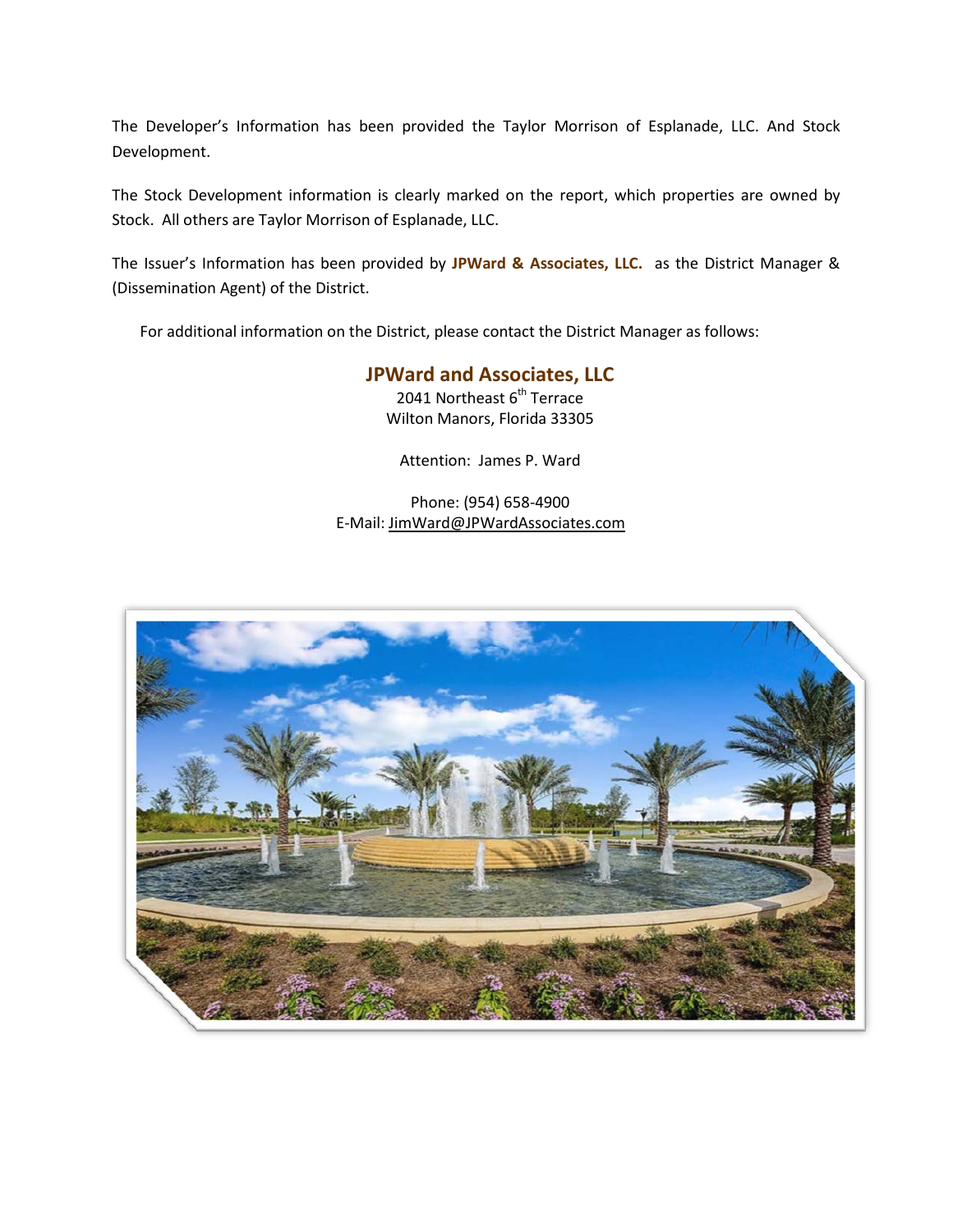|                                         |        | <b>ANNUAL</b><br><b>INFORMATION</b> | <b>QUARTER 1</b>  | <b>QUARTER 2</b>  |
|-----------------------------------------|--------|-------------------------------------|-------------------|-------------------|
| <b>SPECIAL ASSESSMENT BOND OVERVIEW</b> |        |                                     | December 31st     | <b>March 31st</b> |
| <b>Par Amount of Bonds Outstanding</b>  |        | N/A                                 | $6,965,000.00$ \$ | 6,965,000.00      |
| <b>Combined Trust Estate Assets</b>     |        |                                     |                   |                   |
| Revenue Account                         |        | N/A                                 | 24,252.34 \$      | 555,731.22        |
| Reserve Account                         |        | N/A                                 | 539,000.00        | 539,000.00        |
| <b>Prepayment Account</b>               |        | N/A                                 |                   |                   |
| <b>Construction Account</b>             |        | N/A                                 |                   |                   |
| Capitalized Interest Account            |        | N/A                                 |                   |                   |
| Costs of Issuance Account *             |        | N/A                                 |                   |                   |
|                                         | Total: | N/A                                 | 563,252.34        | 1,094,731.22      |

## **Funds Required for Upcoming Distribution:**

| Principal Due: 05/01/2016                                                                                                   |           | 85,000.00  |            |            |
|-----------------------------------------------------------------------------------------------------------------------------|-----------|------------|------------|------------|
| Interest Due: 11/01/2015 & 05/01/2016                                                                                       |           | 447,575.00 | 225,035.73 |            |
|                                                                                                                             | Total: \$ | 532,575.00 | 225,035.73 |            |
| Special Assessments:                                                                                                        |           |            |            |            |
| Gross Amount Levied                                                                                                         |           | 885,122.00 | N/A        | N/A        |
| Net Amount Levied: (Net of Discounts/Collection Costs)                                                                      |           | 532,527.00 | N/A        | N/A        |
| Net Amount Collected:                                                                                                       |           |            | 312,513.00 | 856,787.09 |
| Delinguencies over 150 Days or more than 10% of Assessments due:                                                            |           |            | N/A        | N/A        |
| Tax Certificates (If available)                                                                                             |           |            |            |            |
| Certificates Sold:                                                                                                          |           |            | N/A        | N/A        |
| Certificates Available for Sale:                                                                                            |           |            | N/A        | N/A        |
|                                                                                                                             |           |            |            |            |
| Materially Adverse Changes or determinations to permits/approvals which necessitate changes to the land<br><u>use plan:</u> |           |            | None       | None       |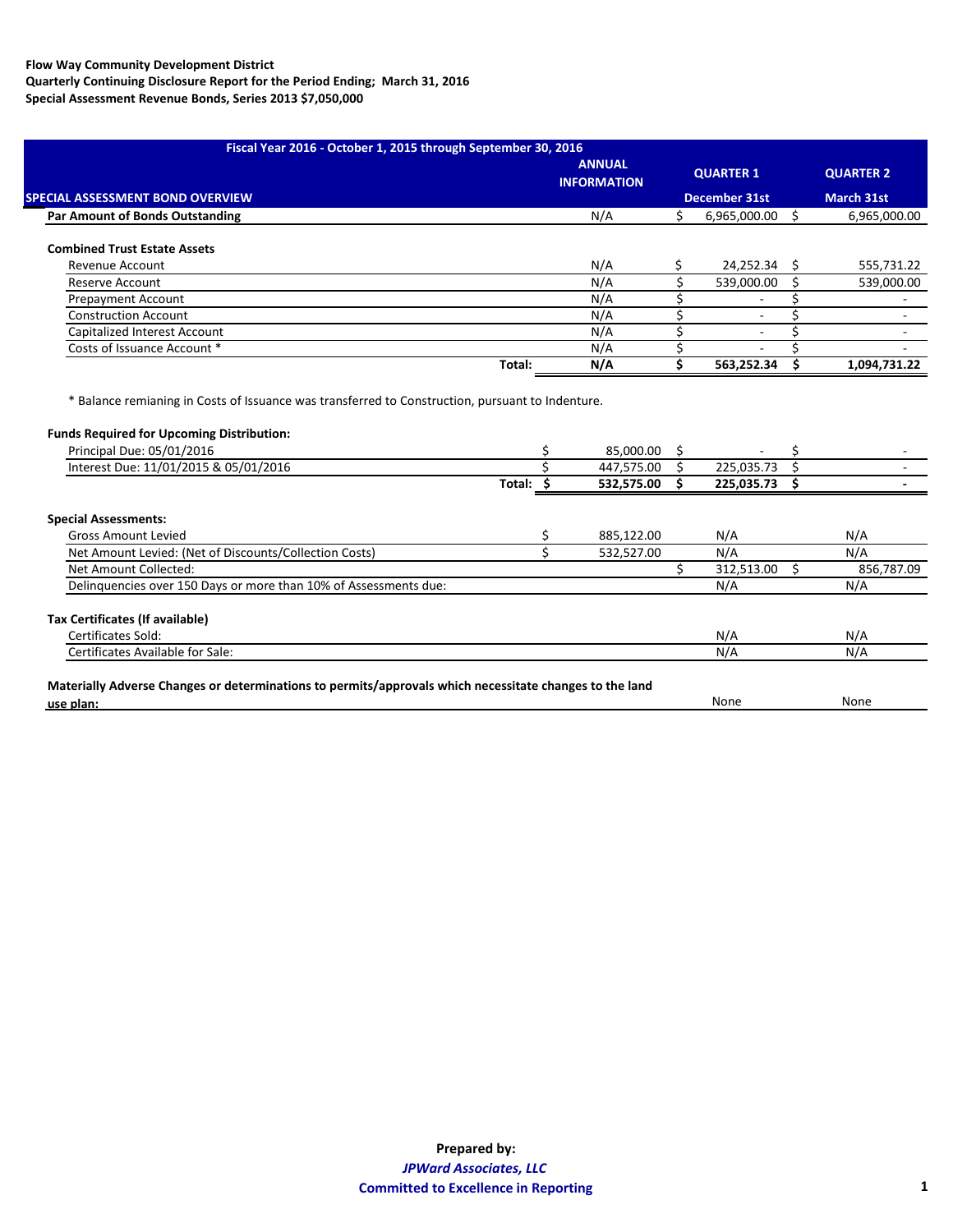| Fiscal Year 2016 - October 1, 2015 through September 30, 2016                                        |                                     |                      |                   |  |  |  |  |
|------------------------------------------------------------------------------------------------------|-------------------------------------|----------------------|-------------------|--|--|--|--|
|                                                                                                      | <b>ANNUAL</b><br><b>INFORMATION</b> | <b>QUARTER 1</b>     | <b>QUARTER 2</b>  |  |  |  |  |
| <b>SPECIAL ASSESSMENT BOND OVERVIEW</b>                                                              |                                     | <b>December 31st</b> | <b>March 31st</b> |  |  |  |  |
| STATUS OF PROPERTY PLANNED TO SECURE THE DEBT (Information provided by Taylor Morrison of Esplanade) |                                     |                      |                   |  |  |  |  |
| Total Number of Lots subject to Special Assessments                                                  | 322                                 | 322                  | 322               |  |  |  |  |
| Total Number of Lots fully developed subject to the Special Assessments                              | N/A                                 | 316                  | 316               |  |  |  |  |
| Total Number of Lots Platted subject to the Special Assessments                                      | N/A                                 | 316                  | 316               |  |  |  |  |
| Total Number of Lots owned in the Development by the Primary Developer                               | N/A                                 | 214                  | 264               |  |  |  |  |
| Changes in the Number of Lots planned (See Note 1)                                                   | N/A                                 | (6)                  | (6)               |  |  |  |  |
| Total Number of Lots under contract with a homebuilder                                               | N/A                                 | $\Omega$             | $\Omega$          |  |  |  |  |
| Total number of lots in the Development owned by a homebuilder                                       | N/A                                 | $\overline{7}$       | $\overline{7}$    |  |  |  |  |
| Total Number of units under contract and construction                                                | N/A                                 | 35                   | 53                |  |  |  |  |
| Total number of units under construction but not under contract                                      | N/A                                 | 17                   | $\mathbf{1}$      |  |  |  |  |
| Total number of units under contract but not under construction:                                     | N/A                                 | 14                   | 15                |  |  |  |  |
| Total number of unit occupied (sold and closed)                                                      | N/A                                 | 126                  | 142               |  |  |  |  |
| Estimated date of build out of residential units:                                                    | N/A                                 | August 1, 2015       | August 1, 2017    |  |  |  |  |
| <b>SINGLE FAMILY DEVELOPMENT STATUS</b>                                                              |                                     |                      |                   |  |  |  |  |
| Single Family - 52' Lots                                                                             |                                     |                      |                   |  |  |  |  |
| Total number of single family homes planned:                                                         | 69                                  | 69                   | 69                |  |  |  |  |
| Total number of units under contract and construction:                                               | N/A                                 | 9                    | $\overline{7}$    |  |  |  |  |
| Total number of units under contstruction but not under contract:                                    | N/A                                 | $\overline{2}$       | $\mathbf{1}$      |  |  |  |  |
| Total number of units under contract but not under construction:                                     | N/A                                 | 4                    | $\overline{4}$    |  |  |  |  |
| Total number of units occupied (sold and closed)                                                     | N/A                                 | 47                   | 53                |  |  |  |  |
| Single Family - 57' Lots                                                                             |                                     |                      |                   |  |  |  |  |
| Total number of single family homes planned:                                                         | 41                                  | $\mathbf{0}$         | $\mathbf 0$       |  |  |  |  |
| Total number of units under contract and construction:                                               | N/A                                 | $\Omega$             | $\Omega$          |  |  |  |  |
| Total number of units under contstruction but not under contract:                                    | N/A                                 | 0                    | $\mathbf 0$       |  |  |  |  |
| Total number of units under contract but not under construction:                                     | N/A                                 | $\overline{0}$       | $\mathbf 0$       |  |  |  |  |
| Total number of units occupied (sold and closed)                                                     | N/A                                 | $\Omega$             | $\Omega$          |  |  |  |  |
| Single Family - 62' Lots                                                                             |                                     |                      |                   |  |  |  |  |
| Total number of single family homes planned: (See Note 2)                                            | 54                                  | 82                   | 82                |  |  |  |  |
| Total number of units under contract and construction:                                               | N/A                                 | 9                    | 13                |  |  |  |  |
| Total number of units under contstruction but not under contract:                                    | N/A                                 | $\overline{2}$       | $\mathbf 0$       |  |  |  |  |
| Total number of units under contract but not under construction:                                     | N/A                                 | $\overline{2}$       | $\overline{2}$    |  |  |  |  |
| Total number of units occupied (sold and closed)                                                     | N/A                                 | 43                   | 45                |  |  |  |  |
| Single Family - 76' Lots                                                                             |                                     |                      |                   |  |  |  |  |
| Total number of single family homes planned:                                                         | 62                                  | 62                   | 62                |  |  |  |  |
| Total number of units under contract and construction:                                               | N/A                                 | 6                    | 14                |  |  |  |  |
| Total number of units under contstruction but not under contract:                                    | N/A                                 | 3                    | $\mathbf 0$       |  |  |  |  |
| Total number of units under contract but not under construction:                                     | N/A                                 | 5                    | 5                 |  |  |  |  |
| Total number of units occupied (sold and closed)                                                     | N/A                                 | 25                   | 27                |  |  |  |  |
| Single Family - 90' Lots (Owned by Stock Development)                                                |                                     |                      |                   |  |  |  |  |
| Total number of single family homes planned:                                                         | $\overline{7}$                      | 7                    | 7                 |  |  |  |  |
| Total number of units under contract and construction:                                               | N/A                                 | $\mathbf 1$          | $\mathbf{1}$      |  |  |  |  |
| Total number of units under contstruction but not under contract:                                    | N/A                                 | 0                    | $\mathbf{1}$      |  |  |  |  |
| Total number of units under contract but not under construction:                                     | N/A                                 | $\mathbf 0$          | $\mathbf 0$       |  |  |  |  |
| Total number of units occupied (sold and closed)                                                     | N/A                                 | $\Omega$             | $\Omega$          |  |  |  |  |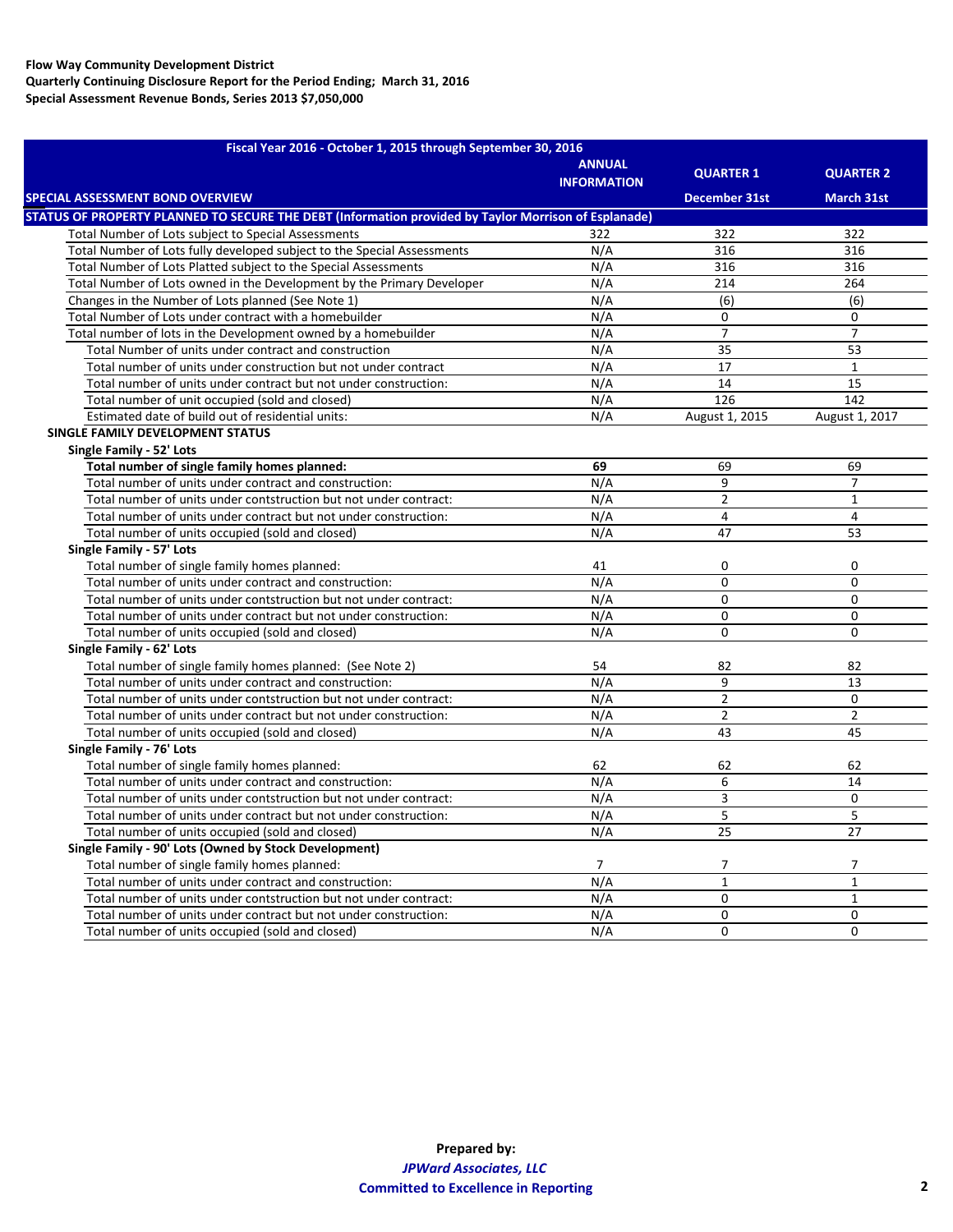| Fiscal Year 2016 - October 1, 2015 through September 30, 2016     |                                     |                  |            |  |  |  |
|-------------------------------------------------------------------|-------------------------------------|------------------|------------|--|--|--|
|                                                                   | <b>ANNUAL</b><br><b>INFORMATION</b> | <b>QUARTER 1</b> | QUARTER 2  |  |  |  |
| <b>SPECIAL ASSESSMENT BOND OVERVIEW</b>                           |                                     | December 31st    | March 31st |  |  |  |
| <b>MULTI FAMILY DEVELOPMENT STATUS</b>                            |                                     |                  |            |  |  |  |
| Total number of single family homes planned:                      | 96                                  | 96               | 96         |  |  |  |
| Total number of units under contract and construction:            | N/A                                 |                  | 19         |  |  |  |
| Total number of units under contstruction but not under contract: | N/A                                 | 10               |            |  |  |  |
| Total number of units under contract but not under construction:  | N/A                                 |                  |            |  |  |  |
| Total number of units occupied (sold and closed)                  | N/A                                 |                  |            |  |  |  |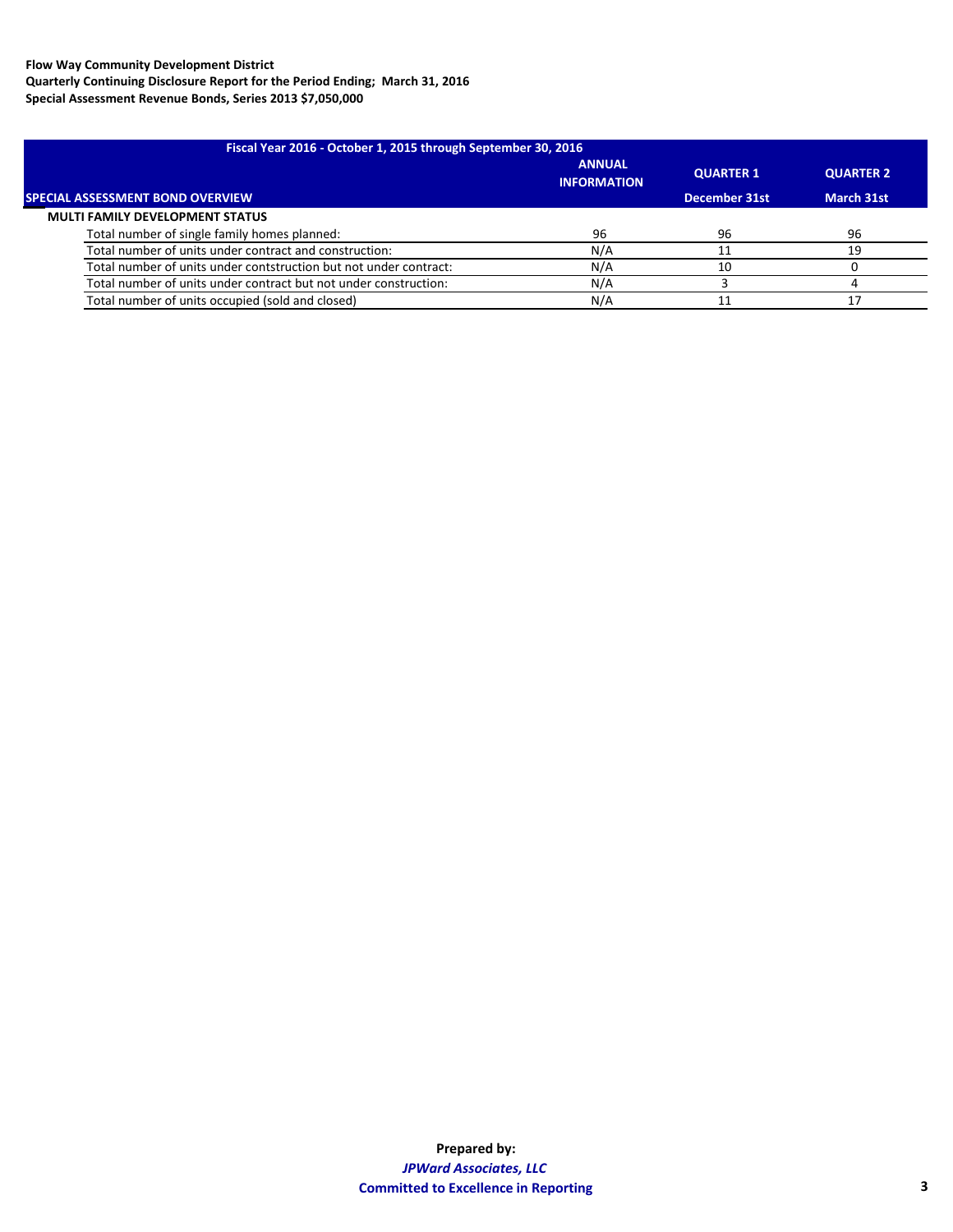| Fiscal Year 2016 - October 1, 2015 through September 30, 2016           |                                     |                      |                   |  |  |  |
|-------------------------------------------------------------------------|-------------------------------------|----------------------|-------------------|--|--|--|
|                                                                         | <b>ANNUAL</b><br><b>INFORMATION</b> | <b>QUARTER 1</b>     | <b>QUARTER 2</b>  |  |  |  |
| <b>SPECIAL ASSESSMENT BOND OVERVIEW</b>                                 |                                     | <b>December 31st</b> | <b>March 31st</b> |  |  |  |
| <b>SIGNIFICANT EVENTS (IF APPLICABLE)</b>                               |                                     |                      |                   |  |  |  |
| Principal and/or Interest Delinguencies                                 | N/A                                 | None                 | None              |  |  |  |
| Non-payment related defaults, if material                               | N/A                                 | None                 | None              |  |  |  |
| Unscheduled draws on the Reserve Fund reflecting financial difficulties | N/A                                 | None                 | None              |  |  |  |
| Substitution of credit or liquidity providers                           | N/A                                 | None                 | None              |  |  |  |
| Adverse tax opinions                                                    | N/A                                 | None                 | None              |  |  |  |
| Modifications to Rights of Bond holders, if material                    | N/A                                 | None                 | None              |  |  |  |
| Releaase, substitution, or sale of prperty securing repayment of Bonds  | N/A                                 | None                 | None              |  |  |  |
| <b>Rating Changes</b>                                                   | N/A                                 | None                 | None              |  |  |  |
| Bankruptcy, insolvency, etc.                                            | N/A                                 | None                 | None              |  |  |  |
| Consummation of a merger, consolidation of District or Obligated Person | N/A                                 | None                 | None              |  |  |  |
| Appointment of successor Trustee (See Note 3)                           | N/A                                 | None                 | None              |  |  |  |
|                                                                         |                                     |                      |                   |  |  |  |

#### **Note 1 - 03/31/2015 Reporting Period**

Re-plat which changed all of the 57' lots (41 originally) to 62' lots (38 lots as of 03/31/2015) Re-plat which changed ten (10) of the 62' lots to seven (90') lots - (Builder Stock Development) - This reduces the total lot count from 322 to 316.

#### **Note 2 - 03/31/2015 Reporting Period**

54-orginal 62' lots, plus 38-62' lots converted from 57' lots, minus the 10-62' lots sold to stock and replatted into 7-90' lots

# **Note 3 - 03/31/2015 Reporting Period**

Trustee for the Series 2013 Bonds has been changed to U.S. Bank National Association, effective 04/2015.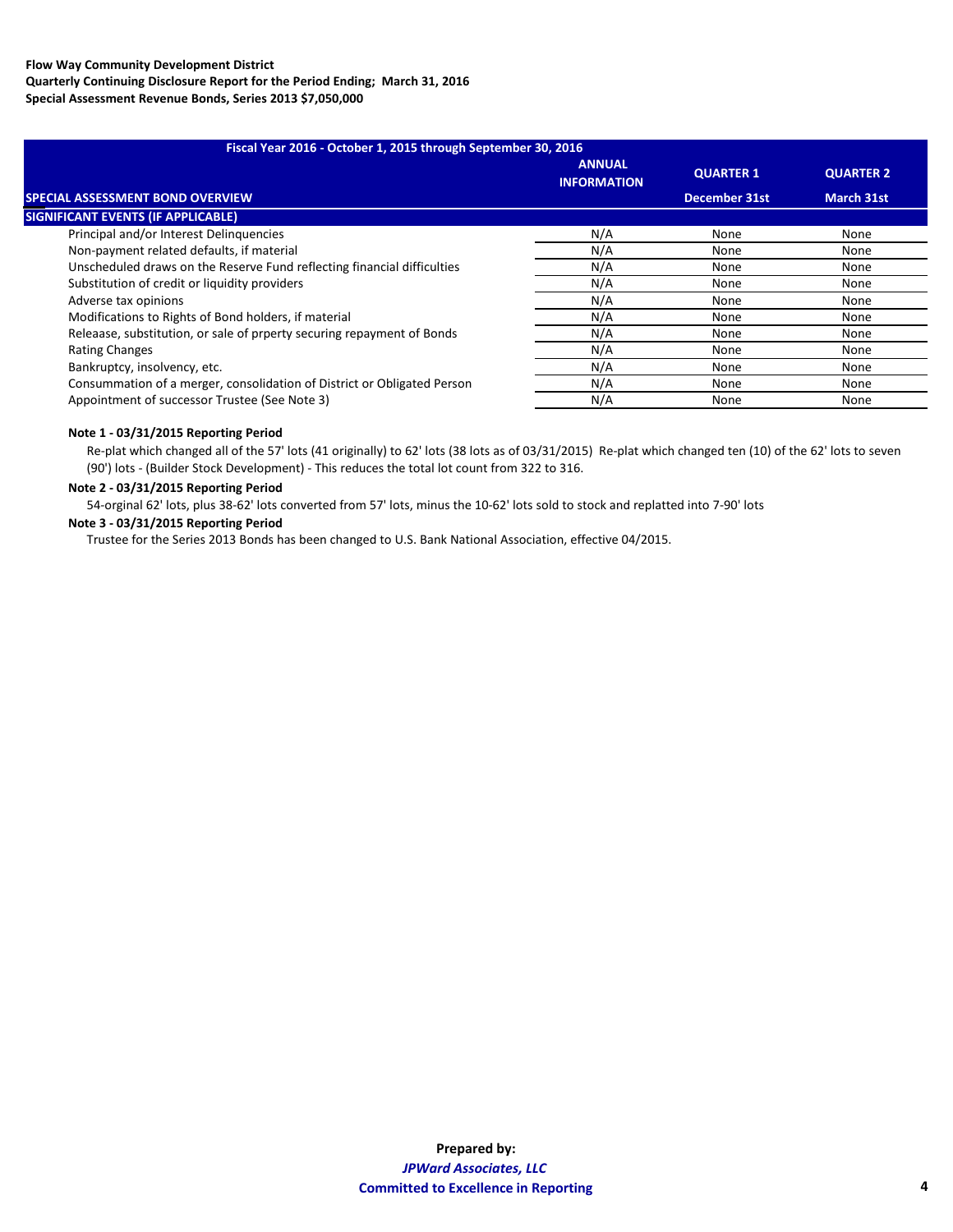| <b>QUARTER 1</b><br><b>INFORMATION</b><br>SPECIAL ASSESSMENT BOND OVERVIEW<br>December 31st<br>Ŝ.<br>3,950,000.00<br>N/A<br>Ŝ<br><b>Par Amount of Bonds Outstanding</b><br><b>Combined Trust Estate Assets</b><br>N/A<br>\$<br>6,408.54<br>Revenue Account<br>\$,<br>\$<br>\$<br>N/A<br>264,493.76<br>Reserve Account<br>N/A<br>\$<br>\$<br>Prepayment Account<br>$\overline{\phantom{a}}$<br>\$<br>\$<br>N/A<br>29.71<br><b>Construction Account</b><br>Capitalized Interest Account<br>\$<br>\$<br>N/A<br>$\overline{\phantom{a}}$<br>\$<br>\$<br>N/A<br>Costs of Issuance Account<br>$\overline{\phantom{a}}$<br>Ś<br>270,932.01<br>\$<br>Total:<br>N/A<br><b>Funds Required for Upcoming Distribution:</b><br>Principal Due: 05/01/2016<br>\$<br>\$<br>\$<br>\$<br>\$<br>Interest Due: 11/01/2015 & 05/01/2016<br>Ś<br>211,379.97<br>$\overline{\phantom{a}}$<br>\$<br>\$<br>Total:<br>N/A<br><b>Special Assessments:</b><br>\$<br><b>Gross Amount Levied</b><br>284,093.00<br>\$<br>\$<br>Ś<br>\$<br>Net Amount Levied: (Net of Discounts/Collection Costs)<br>264,207.00<br>\$<br>\$<br>Net Amount Collected:<br>N/A<br>\$<br>$\overline{a}$<br>Delinguencies over 150 Days or more than 10% of Assessments due:<br>N/A<br>N/A<br>N/A<br>Tax Certificates (If available)<br>Certificates Sold:<br>N/A<br>N/A<br>N/A<br>Certificates Available for Sale:<br>N/A<br>N/A<br>N/A<br>Materially Adverse Changes or determinations to permits/approvals which necessitate changes to the land<br>None<br>None<br>use plan:<br>Occurance of any new or modified mortgage debt on the land owned by the obligated person in the<br>None<br>None<br>Assessment Areas, including the amount, interest rates and terms of repayment.<br>STATUS OF PROPERTY PLANNED TO SECURE THE DEBT (Information provided by Taylor Morrison of Esplanade)<br>Total Number of Lots subject to Special Assessments and Planned in Assessmen<br>tArea<br>105<br>105<br>105<br>Total Number of Lots fully developed subject to the Special Assessments<br>N/A<br>90<br>90<br>90<br>Total Number of Lots Platted subject to the Special Assessments<br>N/A<br>90<br>Total Number of Lots owned in the Development by the Obligated Person<br>N/A<br>55<br>55<br>(15)<br>Changes in the Number of Lots planned<br>N/A<br>(15)<br>Total Number of Lots under contract with a homebuilder<br>N/A<br>0<br>0<br>35<br>Total number of lots in the Development owned by a homebuilder<br>N/A<br>35<br>Total Number of units under contract and construction<br>N/A<br>3<br>0<br>0<br>0<br>Total number of units under construction but not under contract<br>N/A<br>Total number of units under contract but not under construction:<br>N/A<br>0<br>$\mathbf{1}$<br>0<br>N/A<br>0<br>Total number of unit occupied (sold and closed)<br>Estimated date of build out of residential units:<br>N/A<br>August 17, 2015<br>December 31, 2019<br>SINGLE FAMILY DEVELOPMENT STATUS<br>Single Family - 52' Lots<br>Total number of single family homes planned: (See Note 1)<br>32<br>64<br>32<br>Total number of units under contract and construction:<br>N/A<br>0<br>$\overline{2}$<br>Total number of units under contstruction but not under contract:<br>N/A<br>0<br>0<br>Total number of units under contract but not under construction:<br>N/A<br>0<br>0<br>0<br>Total number of units occupied (sold and closed)<br>N/A<br>0<br>Single Family - 57' Lots<br>Total number of single family homes planned:<br>0<br>0<br>0<br>Total number of units under contract and construction:<br>N/A<br>0<br>$\mathbf 0$<br>Total number of units under contstruction but not under contract:<br>N/A<br>0<br>0<br>Total number of units under contract but not under construction:<br>0<br>0<br>N/A | Fiscal Year 2016 - October 1, 2015 through September 30, 2016 | <b>ANNUAL</b> |  |  |                                        |
|---------------------------------------------------------------------------------------------------------------------------------------------------------------------------------------------------------------------------------------------------------------------------------------------------------------------------------------------------------------------------------------------------------------------------------------------------------------------------------------------------------------------------------------------------------------------------------------------------------------------------------------------------------------------------------------------------------------------------------------------------------------------------------------------------------------------------------------------------------------------------------------------------------------------------------------------------------------------------------------------------------------------------------------------------------------------------------------------------------------------------------------------------------------------------------------------------------------------------------------------------------------------------------------------------------------------------------------------------------------------------------------------------------------------------------------------------------------------------------------------------------------------------------------------------------------------------------------------------------------------------------------------------------------------------------------------------------------------------------------------------------------------------------------------------------------------------------------------------------------------------------------------------------------------------------------------------------------------------------------------------------------------------------------------------------------------------------------------------------------------------------------------------------------------------------------------------------------------------------------------------------------------------------------------------------------------------------------------------------------------------------------------------------------------------------------------------------------------------------------------------------------------------------------------------------------------------------------------------------------------------------------------------------------------------------------------------------------------------------------------------------------------------------------------------------------------------------------------------------------------------------------------------------------------------------------------------------------------------------------------------------------------------------------------------------------------------------------------------------------------------------------------------------------------------------------------------------------------------------------------------------------------------------------------------------------------------------------------------------------------------------------------------------------------------------------------------------------------------------------------------------------------------------------------------------------------------------------------------------------------------------------------------------------------------------------------------------------------------------------------------------------|---------------------------------------------------------------|---------------|--|--|----------------------------------------|
|                                                                                                                                                                                                                                                                                                                                                                                                                                                                                                                                                                                                                                                                                                                                                                                                                                                                                                                                                                                                                                                                                                                                                                                                                                                                                                                                                                                                                                                                                                                                                                                                                                                                                                                                                                                                                                                                                                                                                                                                                                                                                                                                                                                                                                                                                                                                                                                                                                                                                                                                                                                                                                                                                                                                                                                                                                                                                                                                                                                                                                                                                                                                                                                                                                                                                                                                                                                                                                                                                                                                                                                                                                                                                                                                                               |                                                               |               |  |  | <b>QUARTER 2</b>                       |
|                                                                                                                                                                                                                                                                                                                                                                                                                                                                                                                                                                                                                                                                                                                                                                                                                                                                                                                                                                                                                                                                                                                                                                                                                                                                                                                                                                                                                                                                                                                                                                                                                                                                                                                                                                                                                                                                                                                                                                                                                                                                                                                                                                                                                                                                                                                                                                                                                                                                                                                                                                                                                                                                                                                                                                                                                                                                                                                                                                                                                                                                                                                                                                                                                                                                                                                                                                                                                                                                                                                                                                                                                                                                                                                                                               |                                                               |               |  |  | <b>March 31st</b>                      |
|                                                                                                                                                                                                                                                                                                                                                                                                                                                                                                                                                                                                                                                                                                                                                                                                                                                                                                                                                                                                                                                                                                                                                                                                                                                                                                                                                                                                                                                                                                                                                                                                                                                                                                                                                                                                                                                                                                                                                                                                                                                                                                                                                                                                                                                                                                                                                                                                                                                                                                                                                                                                                                                                                                                                                                                                                                                                                                                                                                                                                                                                                                                                                                                                                                                                                                                                                                                                                                                                                                                                                                                                                                                                                                                                                               |                                                               |               |  |  | 3,950,000.00                           |
|                                                                                                                                                                                                                                                                                                                                                                                                                                                                                                                                                                                                                                                                                                                                                                                                                                                                                                                                                                                                                                                                                                                                                                                                                                                                                                                                                                                                                                                                                                                                                                                                                                                                                                                                                                                                                                                                                                                                                                                                                                                                                                                                                                                                                                                                                                                                                                                                                                                                                                                                                                                                                                                                                                                                                                                                                                                                                                                                                                                                                                                                                                                                                                                                                                                                                                                                                                                                                                                                                                                                                                                                                                                                                                                                                               |                                                               |               |  |  |                                        |
|                                                                                                                                                                                                                                                                                                                                                                                                                                                                                                                                                                                                                                                                                                                                                                                                                                                                                                                                                                                                                                                                                                                                                                                                                                                                                                                                                                                                                                                                                                                                                                                                                                                                                                                                                                                                                                                                                                                                                                                                                                                                                                                                                                                                                                                                                                                                                                                                                                                                                                                                                                                                                                                                                                                                                                                                                                                                                                                                                                                                                                                                                                                                                                                                                                                                                                                                                                                                                                                                                                                                                                                                                                                                                                                                                               |                                                               |               |  |  | 270,088.36                             |
|                                                                                                                                                                                                                                                                                                                                                                                                                                                                                                                                                                                                                                                                                                                                                                                                                                                                                                                                                                                                                                                                                                                                                                                                                                                                                                                                                                                                                                                                                                                                                                                                                                                                                                                                                                                                                                                                                                                                                                                                                                                                                                                                                                                                                                                                                                                                                                                                                                                                                                                                                                                                                                                                                                                                                                                                                                                                                                                                                                                                                                                                                                                                                                                                                                                                                                                                                                                                                                                                                                                                                                                                                                                                                                                                                               |                                                               |               |  |  | 264,493.76                             |
|                                                                                                                                                                                                                                                                                                                                                                                                                                                                                                                                                                                                                                                                                                                                                                                                                                                                                                                                                                                                                                                                                                                                                                                                                                                                                                                                                                                                                                                                                                                                                                                                                                                                                                                                                                                                                                                                                                                                                                                                                                                                                                                                                                                                                                                                                                                                                                                                                                                                                                                                                                                                                                                                                                                                                                                                                                                                                                                                                                                                                                                                                                                                                                                                                                                                                                                                                                                                                                                                                                                                                                                                                                                                                                                                                               |                                                               |               |  |  | $\overline{\phantom{a}}$               |
|                                                                                                                                                                                                                                                                                                                                                                                                                                                                                                                                                                                                                                                                                                                                                                                                                                                                                                                                                                                                                                                                                                                                                                                                                                                                                                                                                                                                                                                                                                                                                                                                                                                                                                                                                                                                                                                                                                                                                                                                                                                                                                                                                                                                                                                                                                                                                                                                                                                                                                                                                                                                                                                                                                                                                                                                                                                                                                                                                                                                                                                                                                                                                                                                                                                                                                                                                                                                                                                                                                                                                                                                                                                                                                                                                               |                                                               |               |  |  | 69.15                                  |
|                                                                                                                                                                                                                                                                                                                                                                                                                                                                                                                                                                                                                                                                                                                                                                                                                                                                                                                                                                                                                                                                                                                                                                                                                                                                                                                                                                                                                                                                                                                                                                                                                                                                                                                                                                                                                                                                                                                                                                                                                                                                                                                                                                                                                                                                                                                                                                                                                                                                                                                                                                                                                                                                                                                                                                                                                                                                                                                                                                                                                                                                                                                                                                                                                                                                                                                                                                                                                                                                                                                                                                                                                                                                                                                                                               |                                                               |               |  |  |                                        |
|                                                                                                                                                                                                                                                                                                                                                                                                                                                                                                                                                                                                                                                                                                                                                                                                                                                                                                                                                                                                                                                                                                                                                                                                                                                                                                                                                                                                                                                                                                                                                                                                                                                                                                                                                                                                                                                                                                                                                                                                                                                                                                                                                                                                                                                                                                                                                                                                                                                                                                                                                                                                                                                                                                                                                                                                                                                                                                                                                                                                                                                                                                                                                                                                                                                                                                                                                                                                                                                                                                                                                                                                                                                                                                                                                               |                                                               |               |  |  | 0.15                                   |
|                                                                                                                                                                                                                                                                                                                                                                                                                                                                                                                                                                                                                                                                                                                                                                                                                                                                                                                                                                                                                                                                                                                                                                                                                                                                                                                                                                                                                                                                                                                                                                                                                                                                                                                                                                                                                                                                                                                                                                                                                                                                                                                                                                                                                                                                                                                                                                                                                                                                                                                                                                                                                                                                                                                                                                                                                                                                                                                                                                                                                                                                                                                                                                                                                                                                                                                                                                                                                                                                                                                                                                                                                                                                                                                                                               |                                                               |               |  |  | 534,651.42                             |
|                                                                                                                                                                                                                                                                                                                                                                                                                                                                                                                                                                                                                                                                                                                                                                                                                                                                                                                                                                                                                                                                                                                                                                                                                                                                                                                                                                                                                                                                                                                                                                                                                                                                                                                                                                                                                                                                                                                                                                                                                                                                                                                                                                                                                                                                                                                                                                                                                                                                                                                                                                                                                                                                                                                                                                                                                                                                                                                                                                                                                                                                                                                                                                                                                                                                                                                                                                                                                                                                                                                                                                                                                                                                                                                                                               |                                                               |               |  |  |                                        |
|                                                                                                                                                                                                                                                                                                                                                                                                                                                                                                                                                                                                                                                                                                                                                                                                                                                                                                                                                                                                                                                                                                                                                                                                                                                                                                                                                                                                                                                                                                                                                                                                                                                                                                                                                                                                                                                                                                                                                                                                                                                                                                                                                                                                                                                                                                                                                                                                                                                                                                                                                                                                                                                                                                                                                                                                                                                                                                                                                                                                                                                                                                                                                                                                                                                                                                                                                                                                                                                                                                                                                                                                                                                                                                                                                               |                                                               |               |  |  |                                        |
|                                                                                                                                                                                                                                                                                                                                                                                                                                                                                                                                                                                                                                                                                                                                                                                                                                                                                                                                                                                                                                                                                                                                                                                                                                                                                                                                                                                                                                                                                                                                                                                                                                                                                                                                                                                                                                                                                                                                                                                                                                                                                                                                                                                                                                                                                                                                                                                                                                                                                                                                                                                                                                                                                                                                                                                                                                                                                                                                                                                                                                                                                                                                                                                                                                                                                                                                                                                                                                                                                                                                                                                                                                                                                                                                                               |                                                               |               |  |  |                                        |
|                                                                                                                                                                                                                                                                                                                                                                                                                                                                                                                                                                                                                                                                                                                                                                                                                                                                                                                                                                                                                                                                                                                                                                                                                                                                                                                                                                                                                                                                                                                                                                                                                                                                                                                                                                                                                                                                                                                                                                                                                                                                                                                                                                                                                                                                                                                                                                                                                                                                                                                                                                                                                                                                                                                                                                                                                                                                                                                                                                                                                                                                                                                                                                                                                                                                                                                                                                                                                                                                                                                                                                                                                                                                                                                                                               |                                                               |               |  |  |                                        |
|                                                                                                                                                                                                                                                                                                                                                                                                                                                                                                                                                                                                                                                                                                                                                                                                                                                                                                                                                                                                                                                                                                                                                                                                                                                                                                                                                                                                                                                                                                                                                                                                                                                                                                                                                                                                                                                                                                                                                                                                                                                                                                                                                                                                                                                                                                                                                                                                                                                                                                                                                                                                                                                                                                                                                                                                                                                                                                                                                                                                                                                                                                                                                                                                                                                                                                                                                                                                                                                                                                                                                                                                                                                                                                                                                               |                                                               |               |  |  |                                        |
|                                                                                                                                                                                                                                                                                                                                                                                                                                                                                                                                                                                                                                                                                                                                                                                                                                                                                                                                                                                                                                                                                                                                                                                                                                                                                                                                                                                                                                                                                                                                                                                                                                                                                                                                                                                                                                                                                                                                                                                                                                                                                                                                                                                                                                                                                                                                                                                                                                                                                                                                                                                                                                                                                                                                                                                                                                                                                                                                                                                                                                                                                                                                                                                                                                                                                                                                                                                                                                                                                                                                                                                                                                                                                                                                                               |                                                               |               |  |  |                                        |
|                                                                                                                                                                                                                                                                                                                                                                                                                                                                                                                                                                                                                                                                                                                                                                                                                                                                                                                                                                                                                                                                                                                                                                                                                                                                                                                                                                                                                                                                                                                                                                                                                                                                                                                                                                                                                                                                                                                                                                                                                                                                                                                                                                                                                                                                                                                                                                                                                                                                                                                                                                                                                                                                                                                                                                                                                                                                                                                                                                                                                                                                                                                                                                                                                                                                                                                                                                                                                                                                                                                                                                                                                                                                                                                                                               |                                                               |               |  |  | 270.071.85<br>$\overline{\phantom{a}}$ |
|                                                                                                                                                                                                                                                                                                                                                                                                                                                                                                                                                                                                                                                                                                                                                                                                                                                                                                                                                                                                                                                                                                                                                                                                                                                                                                                                                                                                                                                                                                                                                                                                                                                                                                                                                                                                                                                                                                                                                                                                                                                                                                                                                                                                                                                                                                                                                                                                                                                                                                                                                                                                                                                                                                                                                                                                                                                                                                                                                                                                                                                                                                                                                                                                                                                                                                                                                                                                                                                                                                                                                                                                                                                                                                                                                               |                                                               |               |  |  |                                        |
|                                                                                                                                                                                                                                                                                                                                                                                                                                                                                                                                                                                                                                                                                                                                                                                                                                                                                                                                                                                                                                                                                                                                                                                                                                                                                                                                                                                                                                                                                                                                                                                                                                                                                                                                                                                                                                                                                                                                                                                                                                                                                                                                                                                                                                                                                                                                                                                                                                                                                                                                                                                                                                                                                                                                                                                                                                                                                                                                                                                                                                                                                                                                                                                                                                                                                                                                                                                                                                                                                                                                                                                                                                                                                                                                                               |                                                               |               |  |  |                                        |
|                                                                                                                                                                                                                                                                                                                                                                                                                                                                                                                                                                                                                                                                                                                                                                                                                                                                                                                                                                                                                                                                                                                                                                                                                                                                                                                                                                                                                                                                                                                                                                                                                                                                                                                                                                                                                                                                                                                                                                                                                                                                                                                                                                                                                                                                                                                                                                                                                                                                                                                                                                                                                                                                                                                                                                                                                                                                                                                                                                                                                                                                                                                                                                                                                                                                                                                                                                                                                                                                                                                                                                                                                                                                                                                                                               |                                                               |               |  |  |                                        |
|                                                                                                                                                                                                                                                                                                                                                                                                                                                                                                                                                                                                                                                                                                                                                                                                                                                                                                                                                                                                                                                                                                                                                                                                                                                                                                                                                                                                                                                                                                                                                                                                                                                                                                                                                                                                                                                                                                                                                                                                                                                                                                                                                                                                                                                                                                                                                                                                                                                                                                                                                                                                                                                                                                                                                                                                                                                                                                                                                                                                                                                                                                                                                                                                                                                                                                                                                                                                                                                                                                                                                                                                                                                                                                                                                               |                                                               |               |  |  |                                        |
|                                                                                                                                                                                                                                                                                                                                                                                                                                                                                                                                                                                                                                                                                                                                                                                                                                                                                                                                                                                                                                                                                                                                                                                                                                                                                                                                                                                                                                                                                                                                                                                                                                                                                                                                                                                                                                                                                                                                                                                                                                                                                                                                                                                                                                                                                                                                                                                                                                                                                                                                                                                                                                                                                                                                                                                                                                                                                                                                                                                                                                                                                                                                                                                                                                                                                                                                                                                                                                                                                                                                                                                                                                                                                                                                                               |                                                               |               |  |  |                                        |
|                                                                                                                                                                                                                                                                                                                                                                                                                                                                                                                                                                                                                                                                                                                                                                                                                                                                                                                                                                                                                                                                                                                                                                                                                                                                                                                                                                                                                                                                                                                                                                                                                                                                                                                                                                                                                                                                                                                                                                                                                                                                                                                                                                                                                                                                                                                                                                                                                                                                                                                                                                                                                                                                                                                                                                                                                                                                                                                                                                                                                                                                                                                                                                                                                                                                                                                                                                                                                                                                                                                                                                                                                                                                                                                                                               |                                                               |               |  |  |                                        |
|                                                                                                                                                                                                                                                                                                                                                                                                                                                                                                                                                                                                                                                                                                                                                                                                                                                                                                                                                                                                                                                                                                                                                                                                                                                                                                                                                                                                                                                                                                                                                                                                                                                                                                                                                                                                                                                                                                                                                                                                                                                                                                                                                                                                                                                                                                                                                                                                                                                                                                                                                                                                                                                                                                                                                                                                                                                                                                                                                                                                                                                                                                                                                                                                                                                                                                                                                                                                                                                                                                                                                                                                                                                                                                                                                               |                                                               |               |  |  |                                        |
|                                                                                                                                                                                                                                                                                                                                                                                                                                                                                                                                                                                                                                                                                                                                                                                                                                                                                                                                                                                                                                                                                                                                                                                                                                                                                                                                                                                                                                                                                                                                                                                                                                                                                                                                                                                                                                                                                                                                                                                                                                                                                                                                                                                                                                                                                                                                                                                                                                                                                                                                                                                                                                                                                                                                                                                                                                                                                                                                                                                                                                                                                                                                                                                                                                                                                                                                                                                                                                                                                                                                                                                                                                                                                                                                                               |                                                               |               |  |  |                                        |
|                                                                                                                                                                                                                                                                                                                                                                                                                                                                                                                                                                                                                                                                                                                                                                                                                                                                                                                                                                                                                                                                                                                                                                                                                                                                                                                                                                                                                                                                                                                                                                                                                                                                                                                                                                                                                                                                                                                                                                                                                                                                                                                                                                                                                                                                                                                                                                                                                                                                                                                                                                                                                                                                                                                                                                                                                                                                                                                                                                                                                                                                                                                                                                                                                                                                                                                                                                                                                                                                                                                                                                                                                                                                                                                                                               |                                                               |               |  |  |                                        |
|                                                                                                                                                                                                                                                                                                                                                                                                                                                                                                                                                                                                                                                                                                                                                                                                                                                                                                                                                                                                                                                                                                                                                                                                                                                                                                                                                                                                                                                                                                                                                                                                                                                                                                                                                                                                                                                                                                                                                                                                                                                                                                                                                                                                                                                                                                                                                                                                                                                                                                                                                                                                                                                                                                                                                                                                                                                                                                                                                                                                                                                                                                                                                                                                                                                                                                                                                                                                                                                                                                                                                                                                                                                                                                                                                               |                                                               |               |  |  |                                        |
|                                                                                                                                                                                                                                                                                                                                                                                                                                                                                                                                                                                                                                                                                                                                                                                                                                                                                                                                                                                                                                                                                                                                                                                                                                                                                                                                                                                                                                                                                                                                                                                                                                                                                                                                                                                                                                                                                                                                                                                                                                                                                                                                                                                                                                                                                                                                                                                                                                                                                                                                                                                                                                                                                                                                                                                                                                                                                                                                                                                                                                                                                                                                                                                                                                                                                                                                                                                                                                                                                                                                                                                                                                                                                                                                                               |                                                               |               |  |  |                                        |
|                                                                                                                                                                                                                                                                                                                                                                                                                                                                                                                                                                                                                                                                                                                                                                                                                                                                                                                                                                                                                                                                                                                                                                                                                                                                                                                                                                                                                                                                                                                                                                                                                                                                                                                                                                                                                                                                                                                                                                                                                                                                                                                                                                                                                                                                                                                                                                                                                                                                                                                                                                                                                                                                                                                                                                                                                                                                                                                                                                                                                                                                                                                                                                                                                                                                                                                                                                                                                                                                                                                                                                                                                                                                                                                                                               |                                                               |               |  |  |                                        |
|                                                                                                                                                                                                                                                                                                                                                                                                                                                                                                                                                                                                                                                                                                                                                                                                                                                                                                                                                                                                                                                                                                                                                                                                                                                                                                                                                                                                                                                                                                                                                                                                                                                                                                                                                                                                                                                                                                                                                                                                                                                                                                                                                                                                                                                                                                                                                                                                                                                                                                                                                                                                                                                                                                                                                                                                                                                                                                                                                                                                                                                                                                                                                                                                                                                                                                                                                                                                                                                                                                                                                                                                                                                                                                                                                               |                                                               |               |  |  |                                        |
|                                                                                                                                                                                                                                                                                                                                                                                                                                                                                                                                                                                                                                                                                                                                                                                                                                                                                                                                                                                                                                                                                                                                                                                                                                                                                                                                                                                                                                                                                                                                                                                                                                                                                                                                                                                                                                                                                                                                                                                                                                                                                                                                                                                                                                                                                                                                                                                                                                                                                                                                                                                                                                                                                                                                                                                                                                                                                                                                                                                                                                                                                                                                                                                                                                                                                                                                                                                                                                                                                                                                                                                                                                                                                                                                                               |                                                               |               |  |  |                                        |
|                                                                                                                                                                                                                                                                                                                                                                                                                                                                                                                                                                                                                                                                                                                                                                                                                                                                                                                                                                                                                                                                                                                                                                                                                                                                                                                                                                                                                                                                                                                                                                                                                                                                                                                                                                                                                                                                                                                                                                                                                                                                                                                                                                                                                                                                                                                                                                                                                                                                                                                                                                                                                                                                                                                                                                                                                                                                                                                                                                                                                                                                                                                                                                                                                                                                                                                                                                                                                                                                                                                                                                                                                                                                                                                                                               |                                                               |               |  |  |                                        |
|                                                                                                                                                                                                                                                                                                                                                                                                                                                                                                                                                                                                                                                                                                                                                                                                                                                                                                                                                                                                                                                                                                                                                                                                                                                                                                                                                                                                                                                                                                                                                                                                                                                                                                                                                                                                                                                                                                                                                                                                                                                                                                                                                                                                                                                                                                                                                                                                                                                                                                                                                                                                                                                                                                                                                                                                                                                                                                                                                                                                                                                                                                                                                                                                                                                                                                                                                                                                                                                                                                                                                                                                                                                                                                                                                               |                                                               |               |  |  |                                        |
|                                                                                                                                                                                                                                                                                                                                                                                                                                                                                                                                                                                                                                                                                                                                                                                                                                                                                                                                                                                                                                                                                                                                                                                                                                                                                                                                                                                                                                                                                                                                                                                                                                                                                                                                                                                                                                                                                                                                                                                                                                                                                                                                                                                                                                                                                                                                                                                                                                                                                                                                                                                                                                                                                                                                                                                                                                                                                                                                                                                                                                                                                                                                                                                                                                                                                                                                                                                                                                                                                                                                                                                                                                                                                                                                                               |                                                               |               |  |  |                                        |
|                                                                                                                                                                                                                                                                                                                                                                                                                                                                                                                                                                                                                                                                                                                                                                                                                                                                                                                                                                                                                                                                                                                                                                                                                                                                                                                                                                                                                                                                                                                                                                                                                                                                                                                                                                                                                                                                                                                                                                                                                                                                                                                                                                                                                                                                                                                                                                                                                                                                                                                                                                                                                                                                                                                                                                                                                                                                                                                                                                                                                                                                                                                                                                                                                                                                                                                                                                                                                                                                                                                                                                                                                                                                                                                                                               |                                                               |               |  |  |                                        |
|                                                                                                                                                                                                                                                                                                                                                                                                                                                                                                                                                                                                                                                                                                                                                                                                                                                                                                                                                                                                                                                                                                                                                                                                                                                                                                                                                                                                                                                                                                                                                                                                                                                                                                                                                                                                                                                                                                                                                                                                                                                                                                                                                                                                                                                                                                                                                                                                                                                                                                                                                                                                                                                                                                                                                                                                                                                                                                                                                                                                                                                                                                                                                                                                                                                                                                                                                                                                                                                                                                                                                                                                                                                                                                                                                               |                                                               |               |  |  |                                        |
|                                                                                                                                                                                                                                                                                                                                                                                                                                                                                                                                                                                                                                                                                                                                                                                                                                                                                                                                                                                                                                                                                                                                                                                                                                                                                                                                                                                                                                                                                                                                                                                                                                                                                                                                                                                                                                                                                                                                                                                                                                                                                                                                                                                                                                                                                                                                                                                                                                                                                                                                                                                                                                                                                                                                                                                                                                                                                                                                                                                                                                                                                                                                                                                                                                                                                                                                                                                                                                                                                                                                                                                                                                                                                                                                                               |                                                               |               |  |  |                                        |
|                                                                                                                                                                                                                                                                                                                                                                                                                                                                                                                                                                                                                                                                                                                                                                                                                                                                                                                                                                                                                                                                                                                                                                                                                                                                                                                                                                                                                                                                                                                                                                                                                                                                                                                                                                                                                                                                                                                                                                                                                                                                                                                                                                                                                                                                                                                                                                                                                                                                                                                                                                                                                                                                                                                                                                                                                                                                                                                                                                                                                                                                                                                                                                                                                                                                                                                                                                                                                                                                                                                                                                                                                                                                                                                                                               |                                                               |               |  |  |                                        |
|                                                                                                                                                                                                                                                                                                                                                                                                                                                                                                                                                                                                                                                                                                                                                                                                                                                                                                                                                                                                                                                                                                                                                                                                                                                                                                                                                                                                                                                                                                                                                                                                                                                                                                                                                                                                                                                                                                                                                                                                                                                                                                                                                                                                                                                                                                                                                                                                                                                                                                                                                                                                                                                                                                                                                                                                                                                                                                                                                                                                                                                                                                                                                                                                                                                                                                                                                                                                                                                                                                                                                                                                                                                                                                                                                               |                                                               |               |  |  |                                        |
|                                                                                                                                                                                                                                                                                                                                                                                                                                                                                                                                                                                                                                                                                                                                                                                                                                                                                                                                                                                                                                                                                                                                                                                                                                                                                                                                                                                                                                                                                                                                                                                                                                                                                                                                                                                                                                                                                                                                                                                                                                                                                                                                                                                                                                                                                                                                                                                                                                                                                                                                                                                                                                                                                                                                                                                                                                                                                                                                                                                                                                                                                                                                                                                                                                                                                                                                                                                                                                                                                                                                                                                                                                                                                                                                                               |                                                               |               |  |  |                                        |
|                                                                                                                                                                                                                                                                                                                                                                                                                                                                                                                                                                                                                                                                                                                                                                                                                                                                                                                                                                                                                                                                                                                                                                                                                                                                                                                                                                                                                                                                                                                                                                                                                                                                                                                                                                                                                                                                                                                                                                                                                                                                                                                                                                                                                                                                                                                                                                                                                                                                                                                                                                                                                                                                                                                                                                                                                                                                                                                                                                                                                                                                                                                                                                                                                                                                                                                                                                                                                                                                                                                                                                                                                                                                                                                                                               |                                                               |               |  |  |                                        |
|                                                                                                                                                                                                                                                                                                                                                                                                                                                                                                                                                                                                                                                                                                                                                                                                                                                                                                                                                                                                                                                                                                                                                                                                                                                                                                                                                                                                                                                                                                                                                                                                                                                                                                                                                                                                                                                                                                                                                                                                                                                                                                                                                                                                                                                                                                                                                                                                                                                                                                                                                                                                                                                                                                                                                                                                                                                                                                                                                                                                                                                                                                                                                                                                                                                                                                                                                                                                                                                                                                                                                                                                                                                                                                                                                               |                                                               |               |  |  |                                        |
|                                                                                                                                                                                                                                                                                                                                                                                                                                                                                                                                                                                                                                                                                                                                                                                                                                                                                                                                                                                                                                                                                                                                                                                                                                                                                                                                                                                                                                                                                                                                                                                                                                                                                                                                                                                                                                                                                                                                                                                                                                                                                                                                                                                                                                                                                                                                                                                                                                                                                                                                                                                                                                                                                                                                                                                                                                                                                                                                                                                                                                                                                                                                                                                                                                                                                                                                                                                                                                                                                                                                                                                                                                                                                                                                                               |                                                               |               |  |  |                                        |
|                                                                                                                                                                                                                                                                                                                                                                                                                                                                                                                                                                                                                                                                                                                                                                                                                                                                                                                                                                                                                                                                                                                                                                                                                                                                                                                                                                                                                                                                                                                                                                                                                                                                                                                                                                                                                                                                                                                                                                                                                                                                                                                                                                                                                                                                                                                                                                                                                                                                                                                                                                                                                                                                                                                                                                                                                                                                                                                                                                                                                                                                                                                                                                                                                                                                                                                                                                                                                                                                                                                                                                                                                                                                                                                                                               |                                                               |               |  |  |                                        |
|                                                                                                                                                                                                                                                                                                                                                                                                                                                                                                                                                                                                                                                                                                                                                                                                                                                                                                                                                                                                                                                                                                                                                                                                                                                                                                                                                                                                                                                                                                                                                                                                                                                                                                                                                                                                                                                                                                                                                                                                                                                                                                                                                                                                                                                                                                                                                                                                                                                                                                                                                                                                                                                                                                                                                                                                                                                                                                                                                                                                                                                                                                                                                                                                                                                                                                                                                                                                                                                                                                                                                                                                                                                                                                                                                               |                                                               |               |  |  |                                        |
|                                                                                                                                                                                                                                                                                                                                                                                                                                                                                                                                                                                                                                                                                                                                                                                                                                                                                                                                                                                                                                                                                                                                                                                                                                                                                                                                                                                                                                                                                                                                                                                                                                                                                                                                                                                                                                                                                                                                                                                                                                                                                                                                                                                                                                                                                                                                                                                                                                                                                                                                                                                                                                                                                                                                                                                                                                                                                                                                                                                                                                                                                                                                                                                                                                                                                                                                                                                                                                                                                                                                                                                                                                                                                                                                                               |                                                               |               |  |  |                                        |
|                                                                                                                                                                                                                                                                                                                                                                                                                                                                                                                                                                                                                                                                                                                                                                                                                                                                                                                                                                                                                                                                                                                                                                                                                                                                                                                                                                                                                                                                                                                                                                                                                                                                                                                                                                                                                                                                                                                                                                                                                                                                                                                                                                                                                                                                                                                                                                                                                                                                                                                                                                                                                                                                                                                                                                                                                                                                                                                                                                                                                                                                                                                                                                                                                                                                                                                                                                                                                                                                                                                                                                                                                                                                                                                                                               |                                                               |               |  |  |                                        |
| N/A<br>0<br>0<br>Total number of units occupied (sold and closed)                                                                                                                                                                                                                                                                                                                                                                                                                                                                                                                                                                                                                                                                                                                                                                                                                                                                                                                                                                                                                                                                                                                                                                                                                                                                                                                                                                                                                                                                                                                                                                                                                                                                                                                                                                                                                                                                                                                                                                                                                                                                                                                                                                                                                                                                                                                                                                                                                                                                                                                                                                                                                                                                                                                                                                                                                                                                                                                                                                                                                                                                                                                                                                                                                                                                                                                                                                                                                                                                                                                                                                                                                                                                                             |                                                               |               |  |  |                                        |